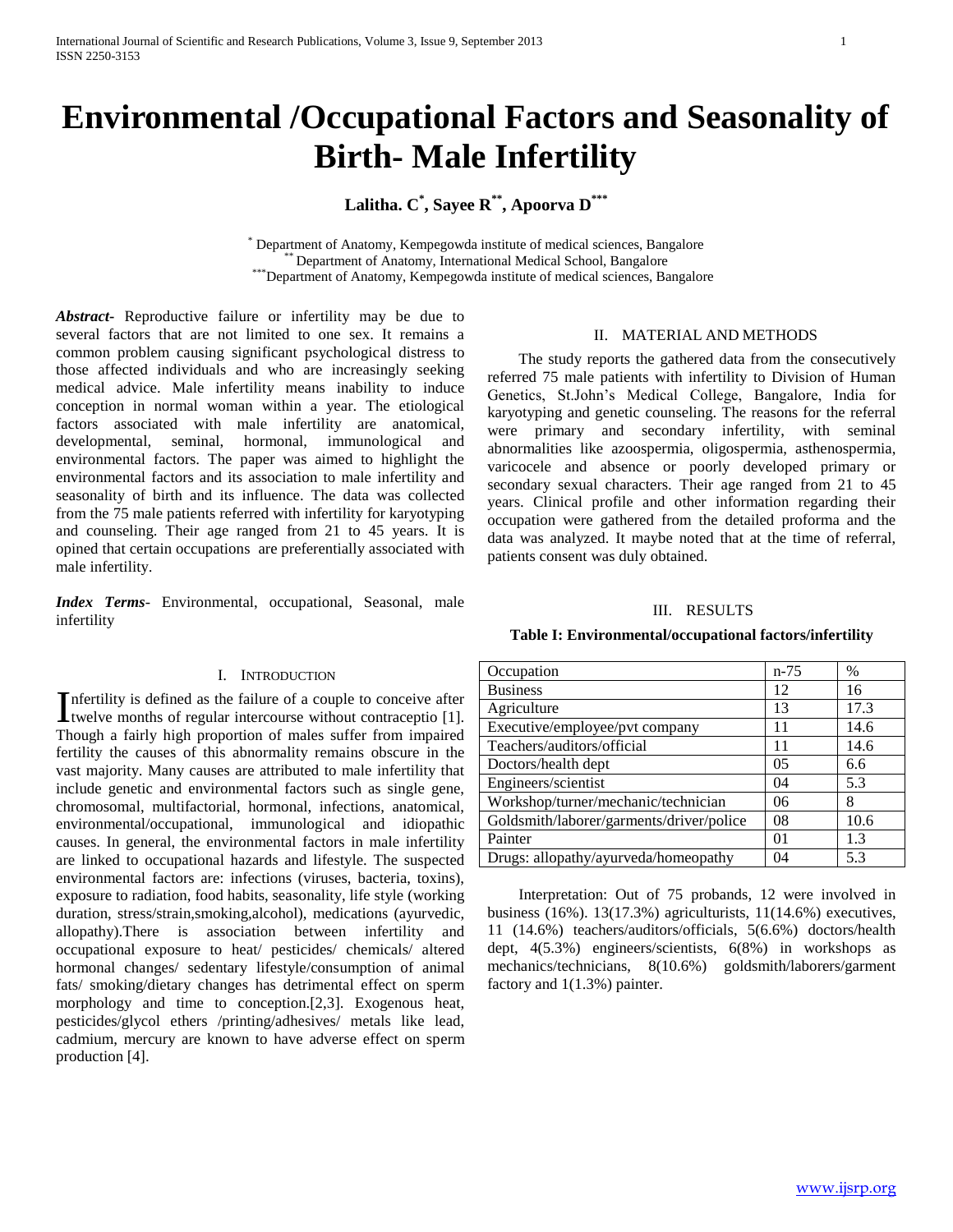| Season    | Infertility(n- | $\%$ |
|-----------|----------------|------|
|           | 75`            |      |
| Jan-Mar   | 12             | 16   |
| Apr-June  |                | 22.6 |
| July-Sep  | 6              |      |
| Oct-Dec   | 6              |      |
| Not known | 34             | 45.3 |

 Interpretation; out of 41probands with infertility 17(22.6%) were born between April-June, 12(16%) during Jan-Mar, 6(8%) July-sep and 6(8%) during Oct-Dec.

#### IV. DISCUSSION

 In general the environmental factors in male infertility are linked to occupational factors and life style. The suspected environmental factors are : infections (viruses, bacteria,toxins), exposure to radiation, foodhabits, seasonality, life style(working duration, stress/strain, smoking,alcohol), medications (ayurvedic,allopathy etc). Exposure to radiation, heavy metals, occupational exposure to heat might cause damage to spermatogenesis. Chronic marihuana use, may cause endocrine abnormality with low levels of plasma testosterone. Agricultural chemicals /welding exposure have showed significant reduction in sperm motility and increased tail defects. It has also been reported welders had shown increased risk of seminal abnormalities. Drugs such as propanolol and guanthidine may affect sympathetic system by impairing erectile function. Pesticides/glycol ethers, printing/adhesives/ metals like lead, cadmium, mercury are also known to have adverse effect on sperm production. [2,3.5.6,7]. Sperms are normally produced at a temperature lower than the normal body temperature  $37<sup>0</sup>$  c. The testis is vulnerable to heat than any other organ of the body[8]. Precise thermoregulation of the testis is evidenced by the fact that even slight elevation in scrotal temperature is associated with infertility. Sedentary jobs sitting for longer durations and by virtue prolonged scrotal temperature may increase and cause infertility. Over the last decades the overall quality of semen has changed worldwide and one of the main causes for this may be presence of toxic agents in the environment. Environmental and occupational exposure to physical and chemical agents[2]. Exposure to metals like lead and cadmium, Nutritional defeiciency and psychological stress were also reported to affect fertility in males. Life style factors as reported in literature play an important role in the causation of infertility.

 In the present study, (Table -I) the incidence of infertility was observed in 16% businessmen and 14.6% executives. This may be because businessmen and executives have more psychological stress and strain. It is known that stress and strain cause infertility [9]. Agricultural workers especially those who are applying pesticides have a greater risk as they are directly exposed to the pesticides and other chemicals.

 In the present study , 17.3% were agriculturists. Studies have reported the effects of pesticide exposure and chemicals on the reproductive performance of these workers and also studies have reported that occupational exposure to different chemical agents in the workers employed in various chemical plants,cement factory[3,8].

 In the present study, 20% of cases included the mechanics and the technicians in workshops, goldsmiths/laborers/garment factory workers/ painters, may have had exposure to toxic agents affecting normal spermatogenesis.

 **Seasonality of Birth** (Table-II): seasonality has been defined as a consistent variation of rate with season over a period of some years. Many studies have been done about seasonal clustering of births. In Chromosomal abnormality only for Down and Klinefelter syndrome seasonal variation has been observed. But few studies have not observed seasonal clustering, may be due to low ascertainment of cases which obscure temporal change. Environmental factors as per season may influence the non-disjunction of chromosomes Harlap (1974) cited in [10]. In the present study most of the patient were born between Apriljune, summer season in India, probands may have been conceived in july/august/September, the borders months between summer and autumn, since the sample size is less, further interpretation could not be done.

## V. CONCLUSION

 The data presented in the present article has shown the environmental factor as one of the aetiological factors in male infertility. Besides many other factors such as hormonal, anatomical/developmental, immunological factors might be involved in causation of infertility. Hence it is imperative to undertake extensive studies to delineate all the factors involved in infertility, so that necessary medical intervention programmes may be considered for the benefit of infertile couples particularly males.

#### ACKNOWLEDGMENT

 Authors are grateful to probands and their families for their consent.

#### **REFERENCES**

- [1] D.L. Rimion, M.J. Connor, R.E. Pyeritz and B.R. Korf "*Principles and practice of Medical Genetics.* New York: Churchill Livingstone: 2002.
- [2] P. Thonneau, L.Bujan, L.Multigner, R. Mieusser.*Occupational heat exposure and male fertility; a review. Human Reproduction* 1998,13 pp2122-2125. B. Smith,
- [3] R.M. Sharpe. *Lifestyle and environmental contribution to male infertility*. *British Medical bulletin*;2000,56:pp 63o-642.
- [4] D.Goswami, A.Kriplani. Crrent concepts in male factor infertility and its management. Asian Journal of Obs and Gynae practice, 2000, 4;pp10-15.
- [5] W.Hembree.. Marihuana use and male reproduction. Current therapy of infertility. New Jersey. B.C.Decker Inc;1982-1983.
- [6] P.L. Bigelow, J.Jarrel, M.R. Young, T.J Keefe, E.J.Love. Association of semen quality and occupational factors. Comparison of case control analysis and analysis of continuous variables. Fertility and sterility, 1998;69:pp11-18.
- [7] N.Cherry, F. Labreche, J.Collins, T.Tulandi. Occupational exposure to solvents and male infertility. Occup Environ Med;2001:58;pp 635-640.
- [8] J.P. Bonde, M.Joffe, P. Apostoli, A.Dale, P.Kiss, M.Spano. Sperm count and chromatin structure in men exposed to inorganic lead;adverse effect levels. Occupational and Environmental Medicine;2002;59;pp234-242.